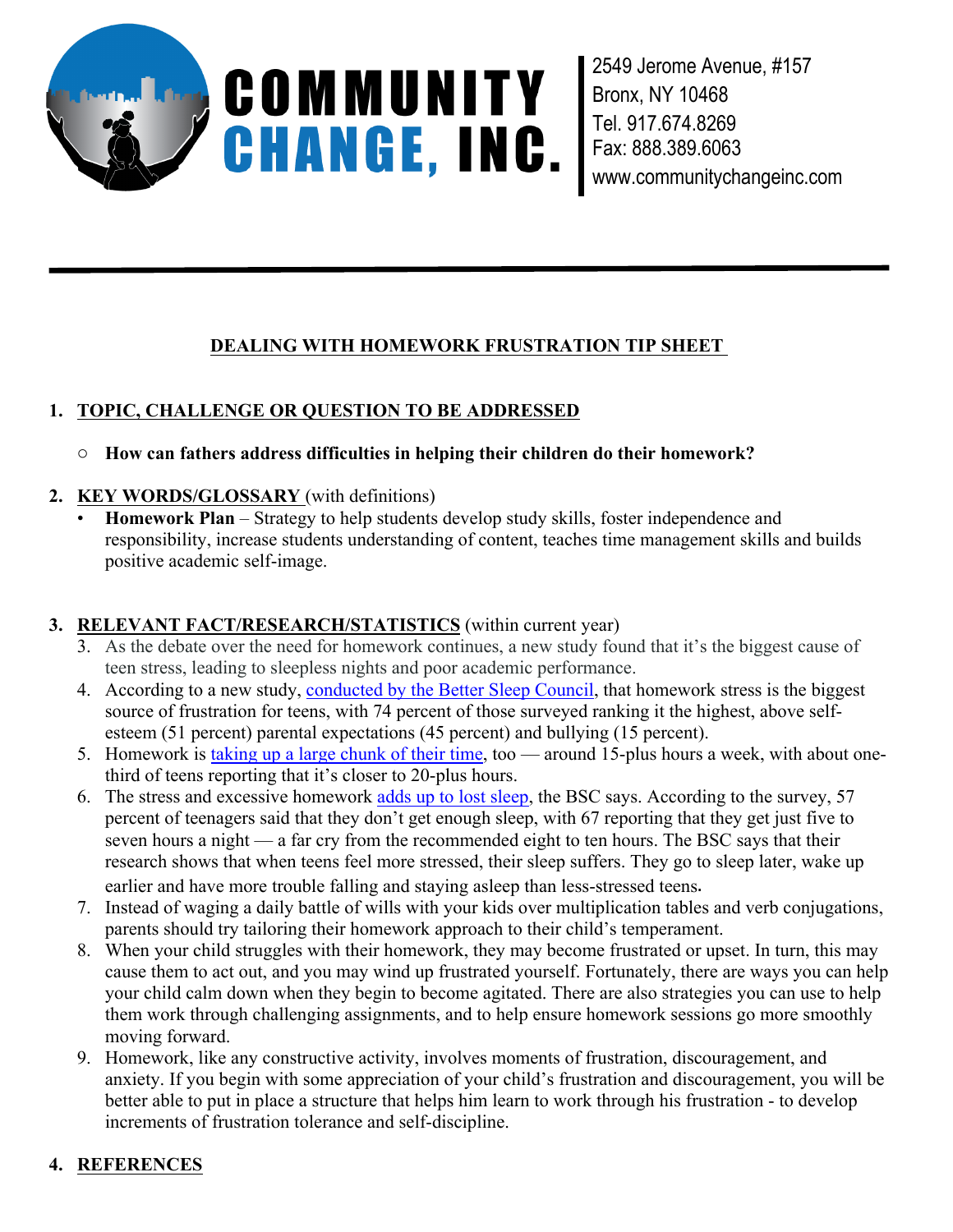- **HTTPS://PEOPLE.COM/HEALTH/HOMEWORK-BIGGEST-CAUSE-TEEN-STRESS/**
- www.wikihow.mom/Deal-with-Homework-Frustration-As-a-Parent
- https://www.parents.com/kids/education/homework/how-to-help-kids-with-homework-without-doing-itfor-them/
- https://www.todaysparent.com/kids/4-ways-to-end-the-homework-battle-for-good/
- https://www.psychologytoday.com/us/blog/pride-and-joy/201209/battles-over-homework-adviceparents

## **5. TIPS/STRATEGIES/SUGGESTIONS/RECOMMENDATIONS**

## HOMEWORK TIPS

- **L i m i t D ist r a c t i o n s.** Create a homework zone for your students that is away from the T.V. and other places where there could be distractions such as pets, people coming and going and loud noises.
- **P r o v i d e T o o ls.** Make sure the materials your student may need are readily available. It's helpful to have a stash of pencils, pens, a dictionary, etc. available. Check in regularly and make sure that any special materials needed for class projects are provided so their work won't be disturbed.
- **H e l p M a n a g e T i m e .** Establish a set time for doing homework. Don't wait until just before bedtime to do homework when students are tired and easily distracted. Think about using a weekend morning or afternoon for working on big projects, especially if the project involves getting together with other classmates.
- **• B e P o** sitive. The attitude you express toward homework will be the same attitude your child acquires. Make it a habit to tell your child that the work they're doing is important.
- Do YOUR Homework Too. Show that the skills they're learning are related to things you also do as an adult. If your student is reading, you could be reading too. If your student is practicing math, you could balance your checkbook.
- **T e a c h D o n ' t T e l l .** It's important that when asked for help you give guidance but not answers, that way your student learns the material and concepts. Remember that a lot can be learned from struggle and that too much help can teach your child that when the going gets rough, someone will do the work for them.
- **C o o p e r a te .** Teachers will often ask that you play a role in your child's homework. Make sure you're being an advocate for the teacher and follow their direction so you can show that school and home are a team.
- Foster Independence. Some homework is really intended for students to do alone. Homework is a great way for kids to develop independence and accountability for lifelong learning skills.
- **C o m m u n i c a t e.** Make sure you talk to your child's teacher and understand the purpose of homework and what the class rules are.
- Build Metacognitive Skills. Help your child decide what homework is hard and what is easy, then encourage them to work on the hard stuff first so they're most alert for challenging work.
- **S e t B r e a k T i m e .** Watch your child for signs of failure and frustration. Let your child take a short break if they're is having trouble keeping their mind on the assignment. Build perseverance but set time limits to avoid burnout.
- Reward Progress and Effort. When your child has been successful and is working hard, celebrate success with a special event to reinforce positive effort.

## **6. RESOURCES**

https://blog.mindresearch.org/blog/bid/396559/Homework-Without-Tears-12-Tips-Tricks